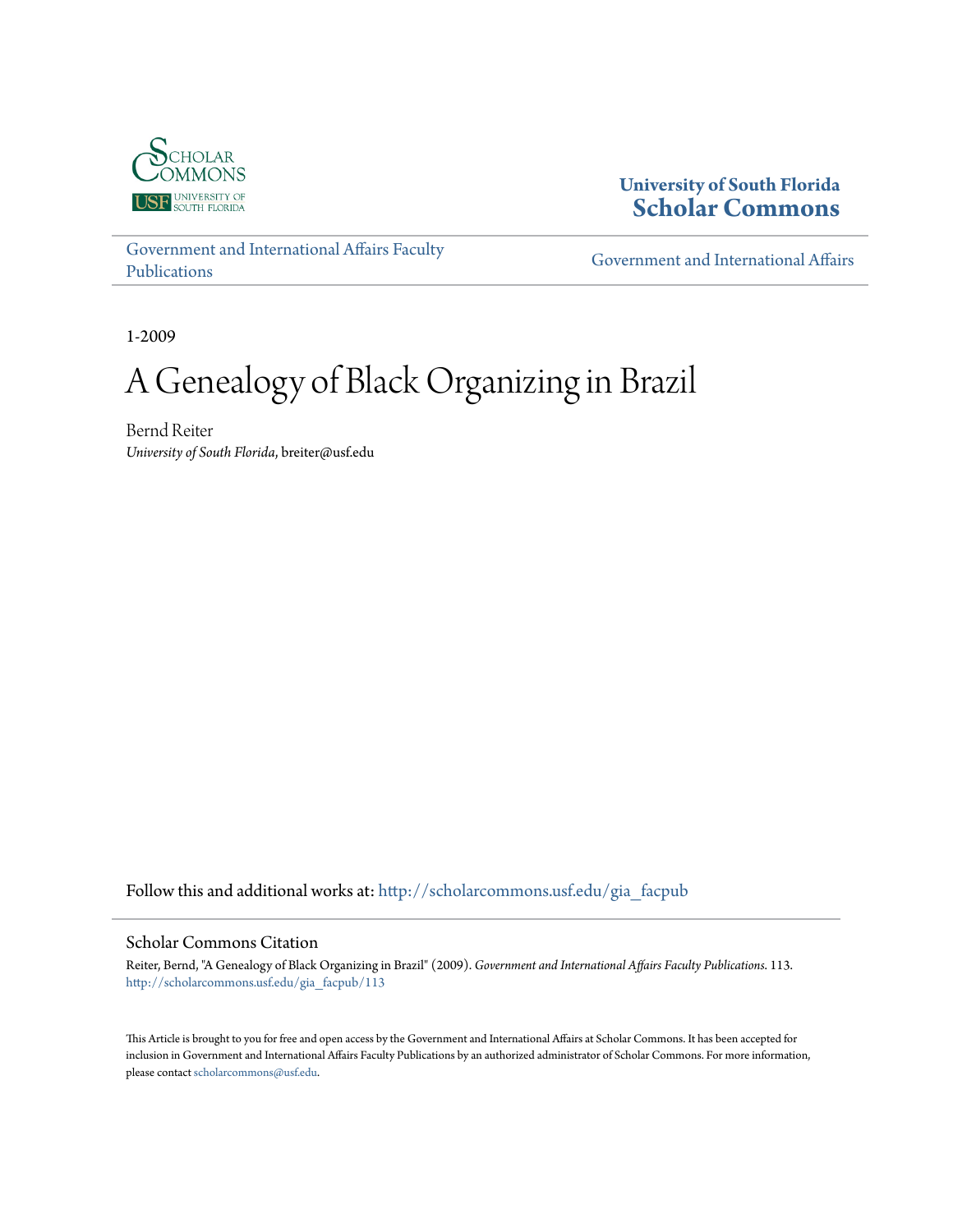# A Genealogy of Black Organizing in Brazil

#### Bernd Reiter, Ph.D. Assistant Professor of Comparative Politics

University of South Florida 4202 E. Fowler Ave., FAO 285 813.974.3583 breiter@cas.usf.edu

# **Abstract**

This article argues that the vast literature on "new social movements" misrepresents the historicity of identity-based organization in Latin America. Such organizing is indeed much older than the literature suggests. To prove this argument, I provide a genealogy of black, identitybased organizing in Brazil. This genealogy makes clear that black organizing started when Africans first arrived in Brazil. To explain the ebbs and flows of this organizing, the theoretical frameworks of Sidney Tarrow and Susan Epstein, who focus on political opportunities and changing repertoires, respectively, prove to be more useful.

Keywords: New Social Movements, Brazil, black organizing, slavery, resistance

#### Resumo

# Uma genealogia de organzações negras no Brasil

Neste artigo argumento que uma vasta literatura sobre os "novos movimentos sociais" falseia a historicidade de organizações baseadas em identidades na América Latina. Organizações que usam identidade como catalisador de mobilização são mais antigas do que esta literatura sugere. Para provar este argumento, apresento uma genealogia de organizações negras no Brasil. Esta genealogia mostra que os negros começaram a se organizar desde quando os primeiros Africanos chegaram ao Brasil. Para explicar os refluxos destas organizações, as teorias de Sidney Tarrow e Susan Epstein, que focalizam as oportunidades políticas e differentes repertórios de protesto, respectivamente, provam ser mais utis.

Palavras-chave: Novos movimentos sociais, Brasil, organizações negras; escravidão, resistência.

#### Resumen

# Una genealogía de las organizaciones de negros en Brasil

En este artículo discutimos que una vasta literatura sobre los "nuevos movimientos sociales" falsea la historicidad de organizaciones fundadas en identidades en América Latina. Esas organizaciones son más antiguas del que esta literatura sugiere. Para probar éste argumento, presento una genealogía de organizaciones negras fundadas en identidades en Brasil. Esta genealogía muestra que negros empezaron a organizarse desde que los primeros Africanos llegaron a Brasil. Para explicar los refluxos de las organizaciones, las teorias de Sidney Tarrow

| 48-6∠<br>Ano<br>nu<br>14.<br>Revista<br>Presidente<br>Prudente<br>Jan<br>рp<br>- | <b>NERA</b> |  |  | c | -iun./2009 |
|----------------------------------------------------------------------------------|-------------|--|--|---|------------|
|----------------------------------------------------------------------------------|-------------|--|--|---|------------|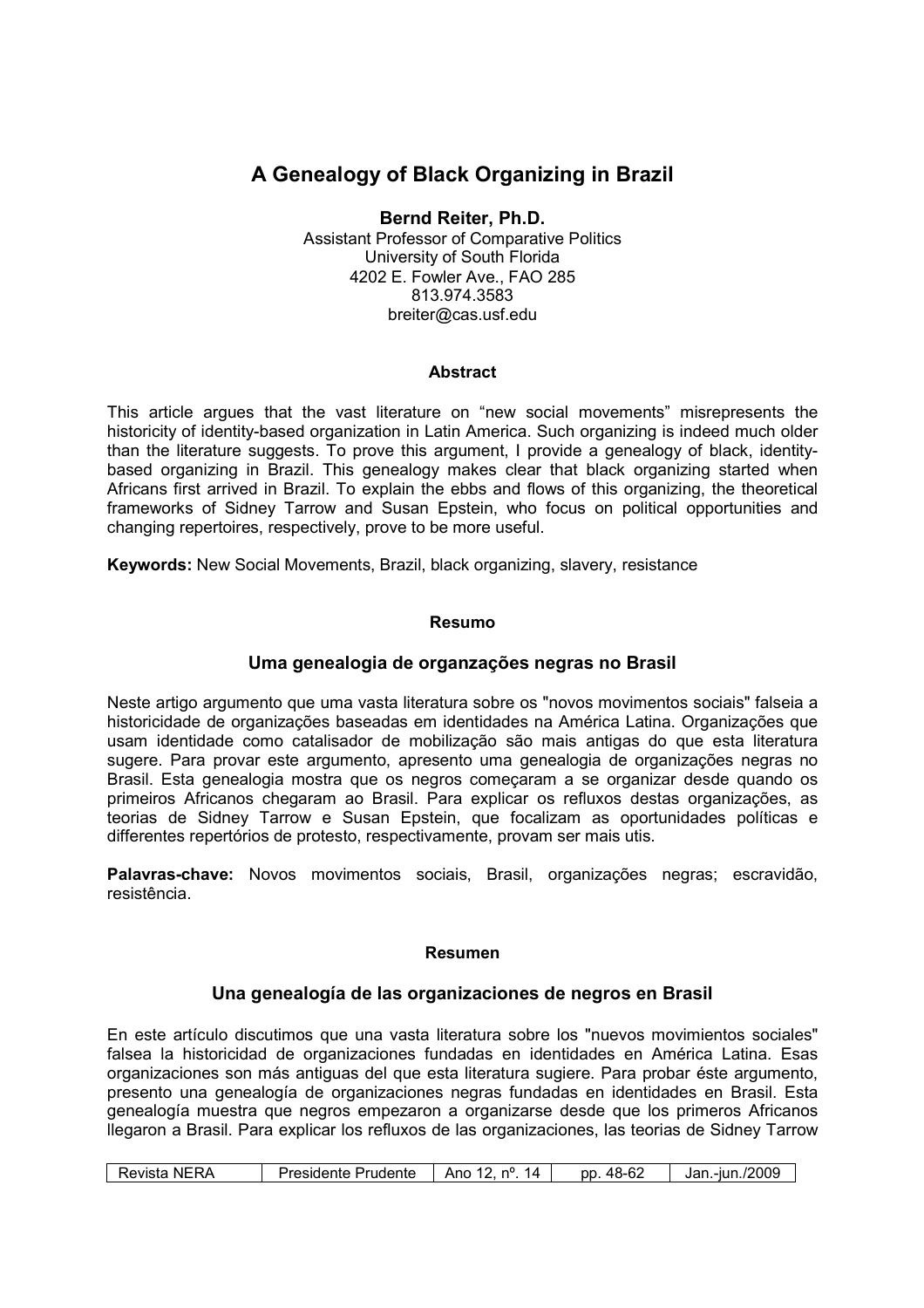y Susan Epstein que enfocan las oportunidades políticas y diferentes repertorios de protesto, respectivamente, prueban ser mas útiles.

Palabras-Ilave: Nuevos movimientos sociales, Brasil, organizaciones negras; esclavitud, resistencia.

### Introduction

According to Alvarez, Dagnino, and Escobar (1998), "new social movements" emerged and spread all over Latin America and Brazil during the 1970s and 1980s. These authors echoed the finding of Johnston and Klandermans (1995), Laraña, Johnston, and Gusfield (1994), Melucci (1996), and McAdam (1996) who had studied new social movements in other regions and countries. The novelty of these movements, they argue, lied in their critique of their own society's values and goals and in their focus on identity. According to these authors, new social movements often stress solidarity, ecology, and libertarian values and challenge mainstream economic growth theories. Dalton (1990) found new social movements overall decentralized, open, and democratic and most new social movement authors highlight their horizontally deluded decision-making and non-bureaucratic organizational structures.

In this article, I argue that identity-based social movements in Latin America go back much further. In the case of Brazilian black power movements there is evidence for identitybased mobilization during slavery, as João José Reis (1986) has shown. Hence, the aim of this article is to provide a genealogy of Brazilian black organizing and resistance in order to highlight the historicity of identity-based organizing in that country, which in turn raises important questions about the applicability of the new social movements frameworks for the analysis of Latin American social movements in general. I thus seek to demonstrate that at least for the case of racial identity, the concept of new social movements is misleading. To put it bluntly: there is nothing new about black organizing in Brazil.

Instead of applying the theoretical frameworks of the authors mentioned above, I rely on the frameworks laid out by Sidney Tarrow (1998) and Susan Eckstein (1989). From Tarrow, I borrow the insight that social movements form whenever they encounter political opportunities and I take inspiration from Eckstein, who demonstrates that political organizing to contest power uses different repertoires, depending on what is possible and effective at different times under changing political conditions.

Darien Davis (1999) has already applied these frameworks to explaining why Brazilian black power movements ebbed and rose again at different times in history. In addition, David Covin (2006) has more recently provided an account of the Unified Black Movement (MNU), but his focus on only one organization limits our understanding of black organizing in Brazil. Although Davis applied a less restrictive lens, his discussion remains equally incomplete and the history of black organizing in Brazil remains to be written. This article seeks to offer a small step in that direction. Its main goal, however, is to provide an approach that allows for a more complete capturing of identity-based, black organizing in Brazil. Hence, the main argument I seek to advance here is that in Brazil, black organizing against different forms of oppression, slavery, racism, and discrimination never stopped and that racial solidarity and black group identity are much older than the new social movement theorists have us believe. To the contrary, throughout the long history of black presence in Brazil, Afro-Brazilians and Africans took advantage of whatever opportunity they encountered to resist and organize, thus relying on and forging collective identities.

<sup>&</sup>lt;sup>1</sup> Dalton, 1990: 11.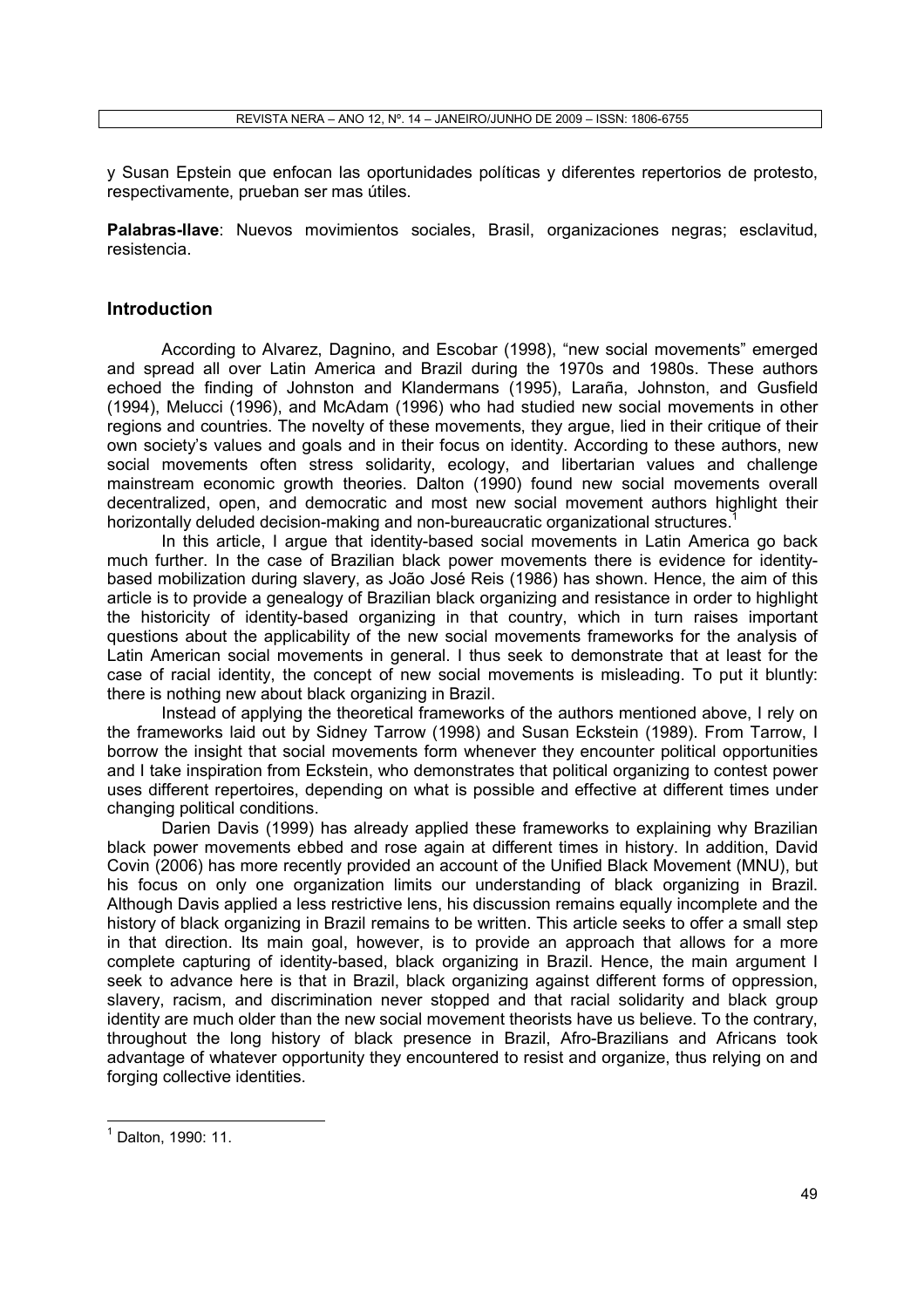Instead, black organizing in Brazil took varying forms throughout history – depending on what form of protest and resistance was possible at a given time. Over the last 500 years the repertoire of black resistance in Brazil thus ranged from sabotage, non-cooperation, running away for short periods of time, running away for extended periods of time, revolt, fighting and sometimes killing their oppressors, and organizing. Although I briefly discuss all these, this article is mostly concerned with identity-based organizing. Black organizing in Brazil, just like all other forms of resistance, took various forms at different times and Brazilian blacks created a broad variety of associations, clubs, and religious orders to oppose their oppressors and contest their oppression. Early on, Brazilian blacks thus found in African religion a form of resistance (Braga, 1995). The Catholic Church also provided a framework that ensured, although limited, protection to organize. Culture and music also provided for outlets, as well as opportunities for organizing and protesting the status quo. Finally, broader and more vehement political organizing arose whenever the Brazilian state allowed for it. At the same time, although the Brazilian state acted as the main institution to rather facilitate or block black political organizing, opportunities at times also were provided above an beyond the state level, namely locally, by permissive slave holders or benevolent local politicians, or internationally by such far-reaching events as the American, the French, and even more importantly the Haitian revolutions and in more recent times, and more recently by the World Conference against Racism, Racial Discrimination, Xenophobia, and Related Intolerance, held in Durban, South Africa, in September of 2001.

## Identity-based Social Movements

Many of the authors contributing to the edited volumes of Hank Johnston and Bert Klandermans (1995), as well as those writing for Sonia Alvarez, Evelyn Dagnino, and Arturo Escobar (1998) have described and explained a shift in both academic approaches, as well as a shift in real-life phenomena towards culture. According to Johnston and Klandermans (1995), "The movement toward cultural analysis was first perceptible in the early 1980s... Gary Fine (1985) noted that small groups produce a culture of their own that shapes the interaction and course of development. Ann Swidler (1986) later comprehensively examined what could and could not be done with cultural analysis, but without specifically addressing social movements. Lofland (1985) sought to classify types of social movement cultures, and in this volume he moves toward the kinds of measures that permit comparison between movements."<sup>2</sup> Alberto Melucci (1996), as well as Dalton, Kuechler, and Bürklin (1990), however, applied this framework of identity only to Western industrial societies. Dalton thus says: "The challenge that new movements pose to the political order in Western democracies springs from within... It manifests itself in the proliferation of citizen-interest lobbies and single-issue groups in America, civic associations in France, Bürgerinitiativen in West Germany, and citizen-action groups in other industrialized democracies."<sup>3</sup> In the chapter called "The Challenge of New Social Movements," Dalton, Kuechler, and Bürklin explain how the term "'New Social Movements' (NSM) entered the English research vocabulary as an identifier for this new type of interest organization."<sup>4</sup> Along the same lines, Johnston, Laraña, and Gusfield (1994) argue that, "a more systematic approach to NSMs requires stronger conceptual development regarding identity, especially if the linkages between the social actor and structural changes characteristic of

 $2$  Johnston and Klandermans, 1995:4.

 $3$  Dalton, Kuechler, and Bürklin, in Dalton and Kuechler, 1990:3.

<sup>4</sup> Dalton, Kuechler, and Bürklin, 1990:4.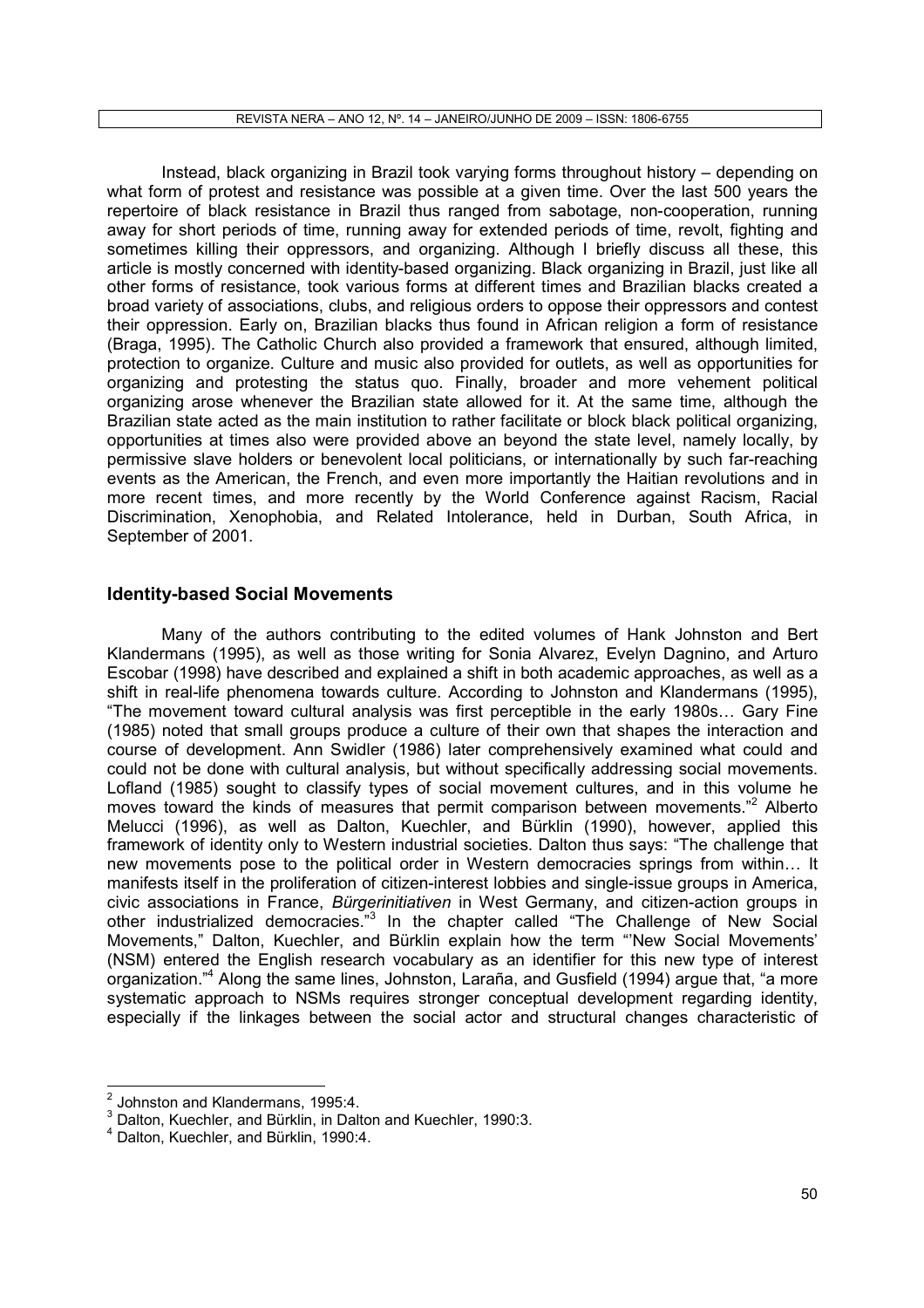postmodern society are to be specified."<sup>5</sup> A focus on identity, so goes the reasoning, is what makes the new social movements new.

This focus on identity can be traced back to such authors as Italian sociologist Alberto Melucci. Melucci argues that, "the empirical unit of a social movement should be considered as a result rather than a starting point, a fact to be explained rather than evidence."<sup>6</sup> For Melucci, "individuals or subgroups contribute to the formation of a "we" (more or less stable and integrated according to the type of action) by rendering common and laboriously adjusting three orders of orientation: those relating to the ends of the actions (...); those relating to the means  $(...)$ ; and finally those relating to the relationships with the environment  $(...)$ ."<sup>7</sup> However, Melucci, who is probably the central proponent of the "new" focus on identity visible in postmodern, western, societies, expresses "dismay" with the fact that the idea of newness has indeed be reified. In his essay "A Strange Kind of Newness: What's "New" in New Social Movements?" Melucci contends that, "If analysis and research fail to specify the distinctive features of the new movements, we are trapped in arid debate between the supporters and critics of newness."<sup>8</sup> To him, the newness of new social movements hinges on structural change typical of advanced western societies that have produced a need among actors to "conduct their search for identity by transforming them into a space where they reappropriate, self-realize, and construct the meaning of what they are and what they do."<sup>9</sup> Similarly, David Slater, in his contribution to the same book, quotes Melucci and argues that new social movements "have emerged in many different societies."<sup>10</sup> Quoting yet another new social movement theorist. Slater further finds that "the possibility of the newness of social movements is circumscribed by a 'specific rendition of what it means to be political, and of where the political is to be found' (Walker 1995, 312)."<sup>11</sup>

Indeed, this reasoning seems adequate and helpful for capturing and explaining the European post-materialistic youth movements emerging during the late 1960s, which are strongly related to the advanced welfare and security such countries as Germany and France were now able to offer.

From there, however, the idea of new social movements swept over to Latin America and was applied to explain identity-based social movements based on race, gender, ethnicity, and certain "post" issue areas in that region of the world. Sonia Alvarez (1998), for example, when writing about the Latin American feminist movement, ponders that, "some of the so-called new social movements that emerged in Latin America over the past two decades – such as the environmental and human rights movements – may have been similarly reconfigured since the late 1980s."<sup>12</sup> Similarly, in their 1992 edited volume, Arturo Escobar and Sonia Alvarez concluded that, "at the most basic level, social movements must be seen as crucial forces in the democratization of authoritarian social relations. This influence is most evident, of course, in the cases of feminist, gay, and racial/ethnic movements. Several of the studies collected in this volume document the spread of issues and ideas first articulated by social movements into a multiplicity of political and social spaces (see Sternbach et al., Chapter 12; Chinchilla, Chapter 3; see also Jaquette, ed. 1990; Jelin 1990).<sup>13</sup> Their follow-up volume entitled Cultures of Politics, Politics of Cultures. Re-Visioning Latin American Social Movements, applies this framework of new social movements to the analysis of Latin American phenomena that took place, according to the authors, during the 1970s and 80s, thus connecting them to European and North

 $\frac{6}{5}$  Melucci in Johnston and Klandermans, 1995:43.

<sup>10</sup> Slater in Alvarez, Dagnino, and Escobar, 1998:380.

<sup>&</sup>lt;sup>5</sup> Johnston, Laraña, and Gusfield, 1994:28.

 $\frac{7}{1}$  Melucci in Johnston and Klandermans, 1995:43f.

 $\frac{8}{3}$  Melucci in Laraña, Johnston, and Gusfield, 1994:105.

<sup>9</sup> Melucci in Laraña, Johnston, and Gusfield, 1994:101-102.

<sup>&</sup>lt;sup>11</sup> Slater in Alvarez, Dagnino, and Escobar, 1998:385.

<sup>&</sup>lt;sup>12</sup> Alvarez in Alvarez, Dagnino, and Escobar, 1998:316.

<sup>&</sup>lt;sup>13</sup> Alvarez and Escobar 1992:326.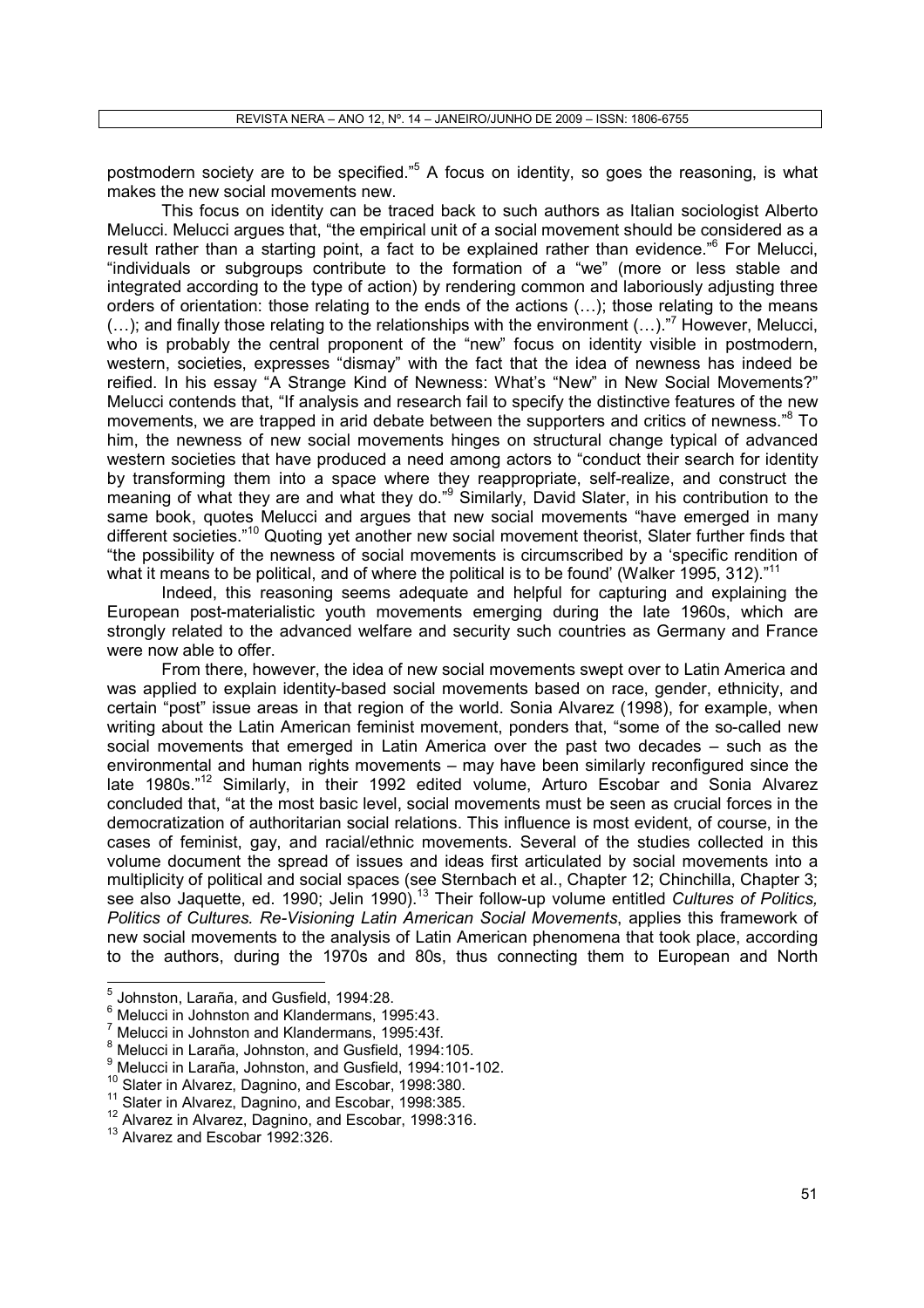American new social movements. The image that emerges from this transfer of analytical frameworks, however, is distorted. Thus, one of the central arguments advanced by several of the new social movement theorists represented in this edited volume is that the cultural movements emerging in Latin America during the late 1970s and early 80s were "identitybased." Alvarez, Dagnino, and Escobar "concur with the definition of cultural politics advanced by Jordan and Weedon," which, among other things, stresses that, "for marginalized and oppressed groups, the construction of new and resistant identities is a key dimension of a wider political struggle to transform society. (1995, 5-5)."<sup>14</sup> Alvarez, Dagnino, and Escobar all seem to agree that "class, race, and gender" are the new battlegrounds where subaltern groups struggle for the right to have rights and organize in new social movements. In the introduction to the edited volume, they argue that "popular movements, along with feminist, Afro-Latin America, lesbian and gay, and environmental movements, have been instrumental in constructing a new conception of democratic citizenship..."<sup>15</sup> It is this version of new social movements that made it into the American textbooks on Latin American politics. Vanden and Provost, for example, write under the subtitle Mass Organizations: "The growth and development of mass organizations also introduced a new category of political actor in the political scene. As suggested previously, powerful indigenous groups like CONAIE in Ecuador or rural groups like the Landless Movement in Brazil have proved themselves capable of mounting major mobilizations and demonstrations on a national basis... Likewise, organizations representing Afro-Latins in countries such as Colombia and Brazil are also developing strong regional and national power bases."<sup>16</sup>

Culture has indeed always been a contested field, especially in highly divided societies, where small groups of elites have been able to define what "culture" should be, thus stigmatizing the cultural expressions of historically marginalized groups and silencing their cultural expressions – especially when these expressions had political content. This element of new social movement theorizing is thus fairly unproblematic and offers helpful insight into the dynamics of subaltern protest and resistance, as demonstrated by the accounts provided e.g. by Kim Butler (1998), Michael Hanchard (1998) and John Burdick (1998), and more recently Reiter (2009). However, the identity component of the new social movement framework does not fit Latin American realities and runs the risk of producing erroneous findings, especially when attributing novelty to identity-based organizing. To support this point, the following discussion will focus on the historicity of black organizing in Brazil and thus present a crucial case, which invalidates the usefulness and veracity of the new social movements framework for Latin American identity-based organizing.

# Brazilian Black Power Movements: Struggling against Racism ever since 1530

Black resistance against slavery started as soon as slavery began. To adequately take account of this fact would require a discussion of different forms of resistance against the attempts of slave merchants and traders to capture and buy slaves in African towns and cities; on the way from the African hinterland to the merchants and forts at the cost; and most importantly, during the passage from Africa to the Americas on slave boats – the middle passage. The scope of such a systematic study by far extrapolates the available space, and even the boundaries of the discipline, as it would lead into historiography. Luckily, the available accounts of slavery in Africa and the slave trade allow us to understand that resistance against it was as common as the phenomenon itself.

Joseph Miller (1988), for example, has provided a comprehensive study of the Angolan

<sup>&</sup>lt;sup>14</sup> Alvarez, Dagnino, and Escobar, 1998:5-6.

<sup>15</sup> Alvarez, Dagnino, and Escobar in Alvarez, Dagnino, and Escobar, 1998:12.

<sup>&</sup>lt;sup>16</sup> Vanden and Provost, 2002:214.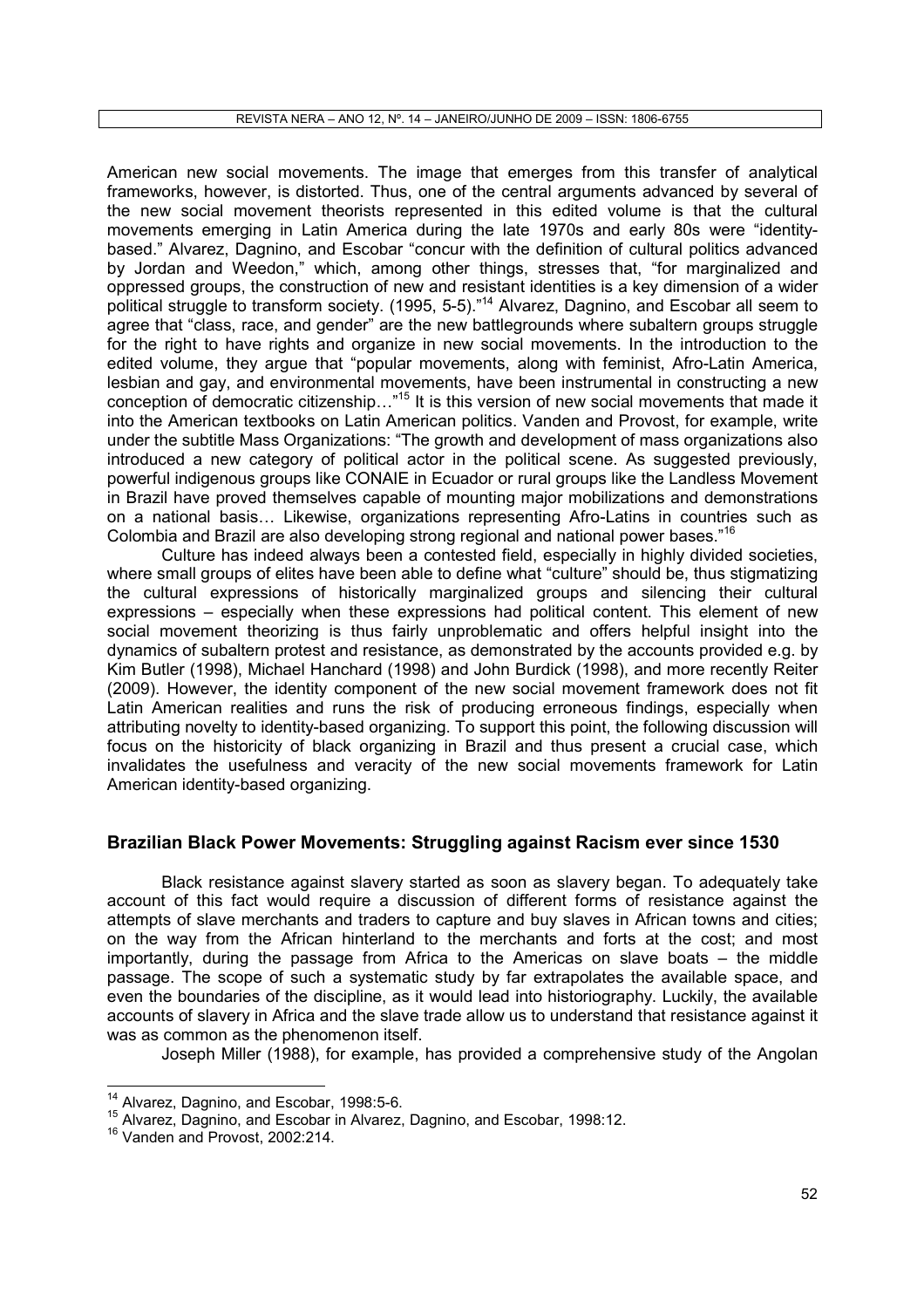slave trade between 1730 and 1830, from which we learn that during the transportation from the places of capture to the African ports, "twenty to over one hundred frightened and angry captives, each ready to flee at the slightest opportunity and all prepared to harm or slay captors who blocked efforts to regain their liberty, presented real dangers."<sup>17</sup> Once on the slave boat, attempts at resistance and revolt continued. According to Miller (1988), an average slave ship leaving Angola for Brazil transported 400 to 500 captives and had a crew of twenty to twentyfive.<sup>18</sup> The same author tells us that, "against all these odds the slaves occasionally succeeded in mounting revolts."<sup>19</sup> Mills further explains, that

> The rebels sometimes mustered the competence to kill all whites on board and run the ship aground north of Luanda. Most spared a few Europeans to beach the ship for them. In one reported revolt the slaves did not slay their captors but, rather, put them in longboats and left them to make their own way back to the shore; inexplicable magnanimity, as well as considerable nautical skill, must be assumed in these cases.<sup>20</sup>

None of this is, of course, surprising. Black resistance, like any other resistance, was a direct response to the oppression suffered and it aimed at freedom by any means available. Resistance against oppression required collaboration between different African ethnic groups and was hence only possible based on a minimal sense of collective destiny. Collective identities that were trans-ethnic and thus more "racial" than ethnic thus emerged as early as on the slave ships bringing Africans to the Americas, which allows for the conclusion that the middle passage was indeed the beginning of identity-based social movements in the Americas.

Once slaves arrived on Brazilian soil, this "leitmotif," did not change. What indeed changed were the strategies of resistance and revolt available to them, as slaves now had to adapt to the new circumstances and opportunities. Among the best documented strategies of black organizing against slavery, oppression, racism, and exclusion during slavery were the creation of Quilombos, free communities of runaway slaves, and the 1835 Muslim Revolt, known as the "Male Revolt," involving the city of Salvador, Bahia and its surrounding plantations. To shed light on the continued resistance and the changing repertoires of black organizing, it is worth looking in some more detail at those two major strategies.

The most known and influential attempt of establishing a Quilombo in Brazil was the "Quilombo of Palmares," a conglomerate of free, fortified cities in the northeastern hinterland of the current states of Bahia, Pernambuco, Sergipe, and Alagoas. It is difficult to obtain a realistic description of these free cities from the only source available: the accounts of Portuguese and Dutch army members describing what they saw, but did not understand or cared to understand, during the several attempts of destroying Palmares. Available accounts are tainted with the chauvinism of the winner, as well as that of the colonizer and slaveholder. Nevertheless, it is by now broadly accepted that Palmares consisted of several cities, all created around 1630. The Dutch, who controlled this part of Brazil from 1630 to 1645, destroyed the first settlements in 1644, but runaway slaves continued to re-settle in the same region, mostly because of its proximity to the major plantation centers of Olinda and Recife, but also because of the geographical conduciveness of this area, as it facilitated hiding from intruding armies and establishing fortified cities. A detailed description of Palmares was published in 1859, in Rio de Janeiro, in the journal of the newly founded Brazilian Historical and Geographical Institute, the Revista do Instituto Histórico e Geográfico do Brasil, based on the account provided by the Portuguese commander Drummond, who partook in the colonial army's expedition against

<sup>17</sup> Miller 1988:193f.

<sup>18</sup> Miller 1988:409.

<sup>19</sup> Miller 1988:410.

<sup>20</sup> Miller 1988:410.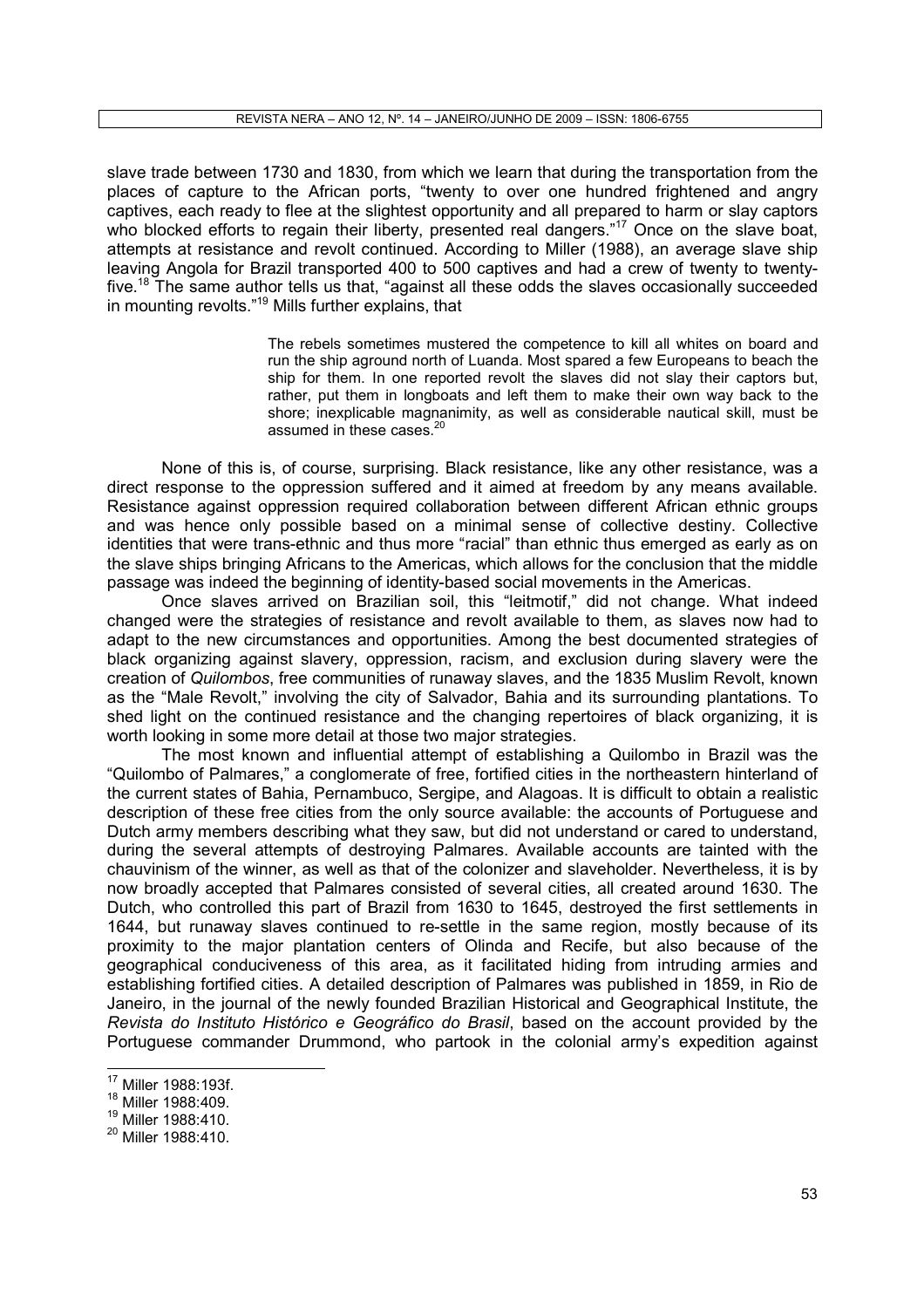Palmares during the 1670s.<sup>21</sup> Furthermore, Alfredo de Carvalho (1902) published a diary written by a soldier who also participated in the Portuguese expedition against Palmares in 1645, under the command of Captain João Blaer.<sup>22</sup>

From these accounts, it becomes apparent that what was called Palmares referred to a conglomerate of at least nine free cities, of which the following have been documented: Zambi, Arutirene, Tabocas, Dambrubanga, Subupira, Macaco, Osengá, Amaro, and the Palmares of Antalaquituxe, brother of the leader who resided in Macaco.<sup>23</sup> Macaco was the capital of what has been called a "Federation" by early Brazilian researchers, such as Nina Rodrigues, with more than 1,500 houses and a church. Other cities were smaller, ranging from having 800 houses in Subupira, to one with 220 houses, described in the above-mentioned diary. All cities were fortified and highly organized. Each city had a well-structured government, which include a legislative, a judicial, and an executive branch, with a police force. The leader of the Federation held the title "Zambi." The sophistication of the internal organization of these cities and their successful regional cooperation and interaction among each other, as well as with surrounding plantations and settlements, led some 18<sup>th</sup> and 19<sup>th</sup> century historians to refer to Palmares as a free, "black republic" or a "black state." $24$ 

Palmares was destroyed in 1697, but its mere existence and the complexity of its internal organization allow us to perceive that the creation of free communities and cities was an important and constant strategy of resistance during slavery. According to the Brazilian historian João José Reis (1993), "Quilombos, or runaway slave (maroon) communities, had existed since the beginning of Bahian slavery, and slave rebellions became more frequent in the early nineteenth century."

The Brazilian state currently recognizes 1,739 Quilombo communities, with an estimated total population of about 2 million. $25$  Contemporary Quilombo communities are officially termed "Reminiscent Quilombo Communities" and the sheer number in 2008 testifies to their continued importance as a repertoire of resistance against slavery, and discrimination. To many such communities, claiming land rights and maintaining strong community ties are still perceived as efficient tools of resistance and indeed of survival. The "Malungu" Quilombo association of the state of Pará, for example, has the following specific objectives (article 4 of their statute):

- To struggle together with the Quilombo associations and communities for land rights and to monitor the legal process of land title recognition;
- To support the Quilombo associations and communities so that they get to know the complete set of rights that the law provides for them;
- To fight all forms of prejudice and racial discrimination;
- To valorize, promote, stimulate, and disseminate the traditions, culture, and religion of Afro-Brazilians in Quilombo communities, and thus to reconstruct the history of black populations; $^{26}$

Forming Quilombos must thus be seen as a continuous repertoire of black resistance

<sup>&</sup>lt;sup>21</sup> The original title of this account is "Relação das guerras feitas aos Palmares de Pernambuco no tempo do governador D. Pedro de Almeida de 1675 a 1678," Vol. 22, p.303.

 $^{22}$  Carvalho, Alfredo. 1902."Diario da viagem do capitão João Blaer aos Palmares em 1645 (a translation from the Dutch "Brieven en Pepieren ui Bresilien), Revista do Instituto Arqueologico e Geografico Pernambucano, Vol. X, N. 56, page 87, March

<sup>23</sup> Rodrigues, Nina 1988 [1906]: 74.

<sup>&</sup>lt;sup>24</sup> Sebastião de Rocha Pita. 1730. Historia da America Portuguesa.

 $25$  This number comes from the Brazilian "Special Ministry for the Politics of Promoting Racial Equality – SEPPIR." News communication from June 4, 2008. Available online at:

http://www.presidencia.gov.br/estrutura\_presidencia/seppir/noticias/ultimas\_noticias/asq\_lancada

<sup>26</sup> My translation. This is not the complete list, but an excerpt. The complete list can be accessed at: http://www.cpisp.org.br/comunidades/html/brasil/pa/pa\_malungu\_estatuto.html.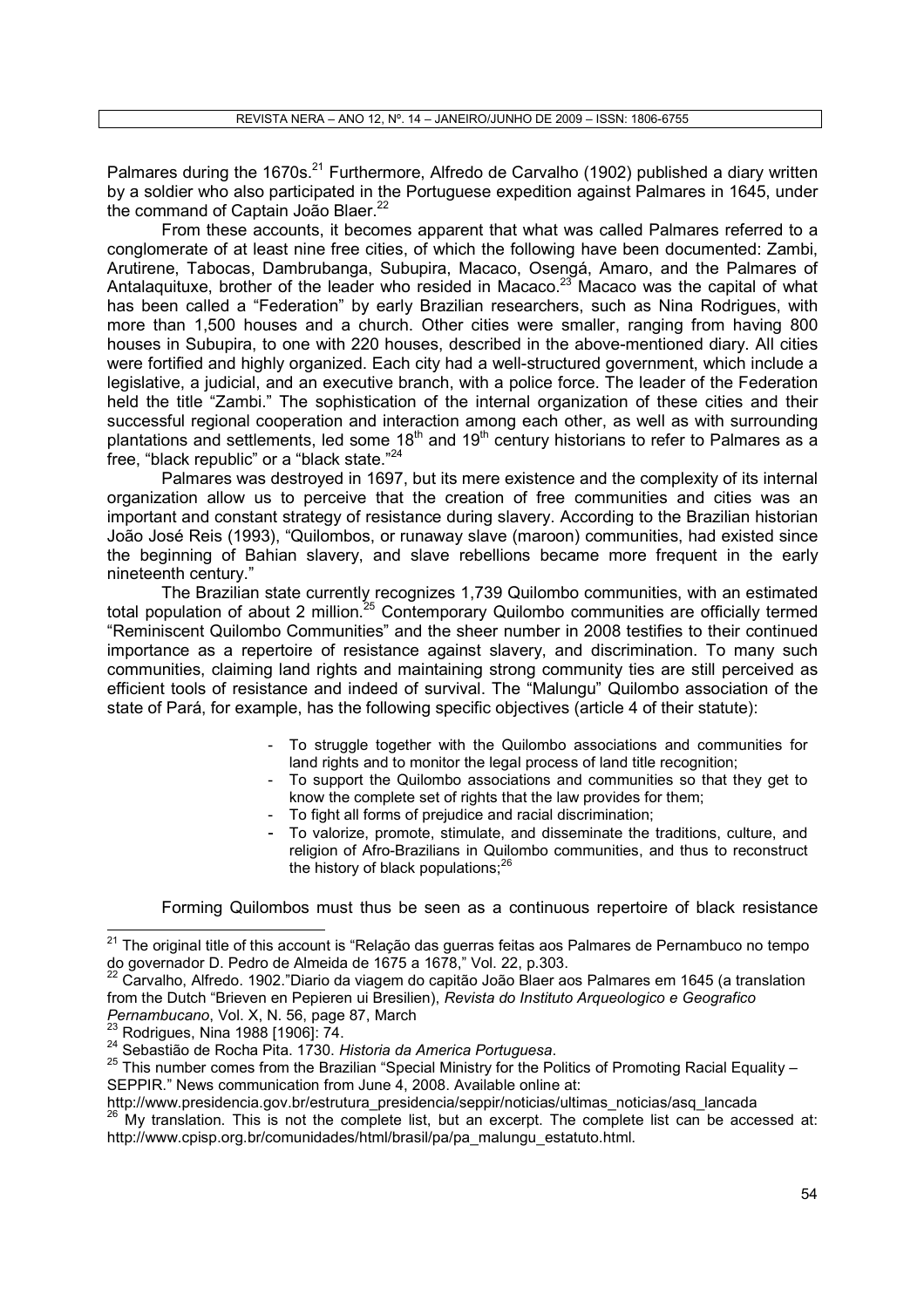that focuses on separation from the hegemonic society as the main strategy of survival, both physical and cultural. As such, Quilombism represents a strategy of Black Nationalism that is a genuine New World repertoire to white oppression. This repertoire has inspired black resistance in the New World ever since 1512, when the first free communities of runaway slaves were reported in the Caribbean and it made a late, but massive, entrance into the United States with the Jamaican-born black leader Marcus Garvey.<sup>27</sup> The creation of free black republic is not conceivable without the presence of an underlying shared identity. Given that the strategy of resistance chosen by Quilombolas was to remain in the country and create free republics, their identity already was Afro-Brazilian, especially if we contrast this option with the strategy of other former slaves who chose to return to Africa after conquering their freedom.

Separatism and Black Nationalism were, of course, not the only repertoires of black organizing and resistance in the New World and in Brazil. Open revolts and attempts at overthrowing the system were common throughout the colonial New World.

The massive uprising against slavery and its representatives in Hispaniola was merely the most successful, large-scale, and thus widest known among a plethora of similar revolts. In Brazil, an 1835 slave revolt in the city of Salvador failed to overthrow the system, but it still provides evidence of yet another very common repertoire of black organizing in the Americas, namely revolution. In his analysis of this attempted revolution, Brazilian historian João José Reis (1993) reveals that this revolt was masterminded by Haussa slaves (an ethnic group residing in what is now northern Nigeria) and supported by the then dominant African ethnic group in Bahia, the Yorubas. In his detailed account of this event, Reis demonstrates that West African slaves living in Bahia prepared for over one year towards the day of the revolt and had created a variety of organizations to further their ends, most importantly Koran study circles. According to Reis, some distinguished British residents of Salvador hosted these Koran study circles in the backyards of their mansions, thus providing Muslim slaves with the opportunity they needed in order to organize. Explains Reis:

> In some cases slaves took advantage of their masters largesse and met in their own quarters, where they received friends and spent time reading and writing. That went on in the house of an Englishman names Stuart. Another Englishmen, Abraham, let his slaves James and Diogo construct a hut on his property. In 1835, thus hut was perhaps the most important Malê community center in Bahia.<sup>28</sup>

A massive concentration of Yoruba slaves, produced by a belated sugar boom that was caused by Haiti's drop-out from the international sugar market and further facilitated by the lifting of trade restrictions after the Portuguese crown had moved to Brazil in 1808, all provided the basis upon which such a revolt could be envisioned. As Reis demonstrates, in 1835 about 80 percent of Salvador's population was black and although the black population was internally divided, Yorubas were able to establish a cultural hegemony among this population, based on

 $^{28}$  Reis 1993:105.

 $27$  The first Maroon societies were established in the Caribbean as early as 1512, according to the travel report of Sir Francis Drake, reproduced in Eliot, Charles William.1909-14. Voyages and Travels: Ancient and Modern. Vol. XXXIII, paragraph 21. Drake's report is available online at: http://www.bartleby.com/33/34.html.

In Colombia, the Palenque Maroon society of San Basilio was established around 1600, by a runaway slave called Benkos Bioho and his followership. It was never conquered by the Spanish colonizers and still exists at the same location today (Friedemann 1979:35).

The history of Jamaican maroon societies is well established and documented, reaching back to the mid-17<sup>th</sup> century. What during the early 20<sup>th</sup> century came to be know and Black Nationalism in the United States, initiated by the Jamaican black leader Marcus Garvey, thus stands in a long tradition of creating separate free communities, a tradition to which Garvey was certainly well acquainted.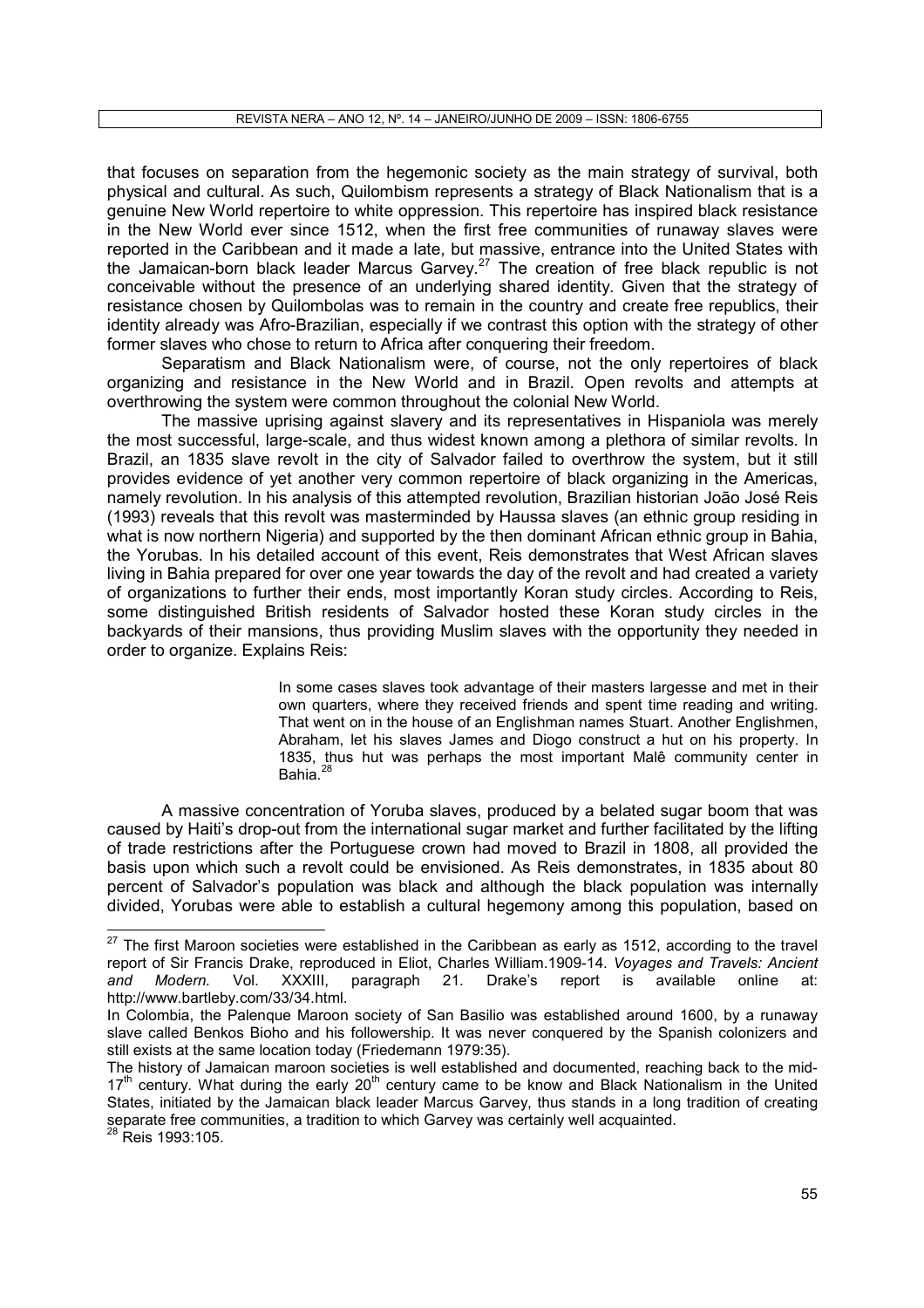their massive influx during the first half of the 19<sup>th</sup> century. As Yoruba became the lingua franca among Bahian blacks, language barriers that had long complicated communication were broken down and organizing was facilitated. Increased levels of urbanization provided another element facilitating black organizing during this time, enabling secret encounters in shielded backyards and secret meetings in the houses of free Africans and blacks and in general in the backyards and shadows of the slave-holding society.

According to Reis, the Muslim who masterminded the 1835 revolt in Bahia did not seek to return to Africa, but rather attempted to establish a Bahian Caliphate, a "Bahia for the Africans."<sup>29</sup> To them, Islam provided the social glue able to forge a trans-ethnic and transnational, yet already Brazilian black identity. According to Reis, "Islam was not just a class ideology, not just a slave ideology; it was rather, the ideology of many peoples of non-European civilizations. It confronted the Brazilian master with a full-length portrait of an undivided Other." $30$ 

Pierre Verger (1987) lists a total of ten slave revolts between 1807 and 1830, leading up to the big revolt of 1835 in the state of Bahia alone, but Bahia was not the only state built on slave labor that had erected plantation societies where enslaved and free blacks by far outnumbered whites and there is no reason to believe that Bahia was at all extraordinary in this regard. Slave revolts, just as the formation of free communities and cities, in other words, were common phenomena wherever slavery existed.

Open revolt and revolution must thus be seen as the second major repertoire of black resistance to oppression in the Americas. This strategy was applied wherever political opportunities arose and where slaves and free blacks were able to gather enough resources and build up enough momentum for large-scale uprisings, as the cases of Haiti and Salvador demonstrate.<sup>31</sup> To be sure, among the facilitating factors in Salvador were the establishment of Yoruba as a lingua franca among slaves of different linguistic background; the proximity created by increased urbanization, which allowed for gatherings and coordination; the opportunities created by lax authorities; and finally the overcoming of internal divisions and the creation of a pan-ethnic, and pan-racial solidarity. This solidarity was crucial for mobilization, as Reis demonstrates. It was also its weakest point, which becomes clear considering that it was a slave from a non-dominant ethnic group (Bantu) that prevented the success of the Malê revolt by alerting the police. In Haiti, according to Dubois (2005), the revolution also became possible when racial divisions between blacks and mulattoes were overcome, allowing for a broad mobilization.

Were opportunities for large-scale rebellion and the creation of free communities were not present and resources for mobilization not readily available, slaves had to resort to other strategies. Given that achieving freedom must be seen as the main goal for slaves, it comes to no surprise that under most circumstances, the achieving of this goal required much cunning and compromise. Seeking manumission and achieving status in white society through mixing with whites or achieving higher-ranking jobs must be seen as the most quotidian strategy of resistance to systematic oppression and exclusion for all those not able to resort to more drastic means. Running away for short, or sometimes extended, periods of time also comprises the rather unspectacular and common strategies of resistance. So does sabotage, as is illustrated, for example by the description of Brazilian sugar plantation life, by the Jesuit Father André João Antonil (1976), first published in 1711. Pierre Verger (1992) has provided an elucidating account of different strategies used by former slaves to achieve their freedom. Among those, the buying of one's freedom rates salient.

<sup>29</sup> Reis 1993:121.

<sup>30</sup> Reis 1993:113.

<sup>&</sup>lt;sup>31</sup> Dubois, Laurent 2005.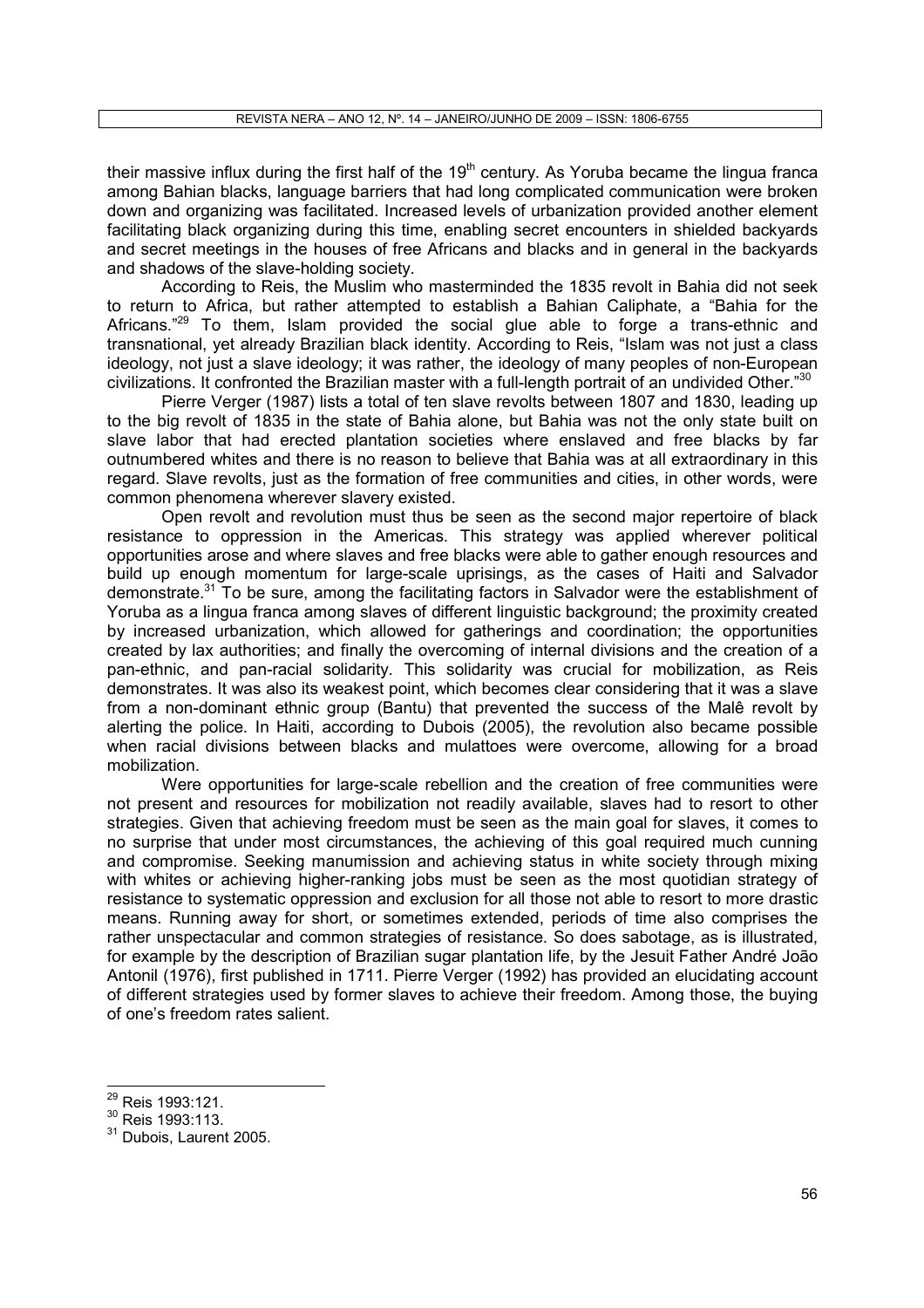## Post Abolition

Once freedom was achieved for all Brazilian slaves (in 1888), Brazilian blacks continued to struggle for their rights and against the racist institutions and attitudes of their white counterparts. According to Butler (1998), who carried out a comparative historical study on postabolition black organizing in São Paulo and Salvador, the industrialized context in São Paulo allowed for a more political response to exclusion on the side of the excluded Afro-Brazilians in the post-abolitionist time period of 1888 to 1930, whereas the barely industrialized context of poor Bahia led to Afro-Brazilian organizing in the cultural realm. Butler finds that,

> Abolition brought a new sense of freedom for Africans and their descendants to fully express themselves and their culture. In so doing on the public streets of Salvador during Carnival, they crossed a tacit boundary, unleashing a floodgate of anger at what was perceived as the Africanization of Bahian culture. White elites, supported by the legal system, government, and armed forces, were determined to stamp out Africanisms, particularly the rapidly growing Candomblé. Despite such opposition, Africans ultimately succeeded in making Salvador the city in the Americas most closely associated with African-based culture in the twentieth century.<sup>32</sup>

Butler shows how the Afro-Brazilian Candomblé religion that is widely practiced in Bahia, along with other cultural activities, such as Carnival, functioned as spaces of resistance for the local black population.<sup>33</sup> According to Butler,

> Manifestations of self-determination outside the strictly defined political world of formal parties and electoral processes could nonetheless have had important political repercussions. The most visible ethnic activism on the part of Afro-Bahian collectives between 1888 and 1938 was directed toward the protection of cultural freedoms. These included what became known as the "African" Carnival clubs and the many congregations of Candomblé. The simple act of manifesting Africanbased cultural forms was a political act of self-determination in that it counteracted the restrictive ideologies of the dominant culture. Viewed in that light, the underlying objectives of Afro-Brazilians did not differ so dramatically in the northeast and the south. Afro-Brazilians viewed abolition as an opportunity to redefine their position in Brazilian society and culture. In both areas, when the promise of freedom fell short, they staked out social spaces to be conquered through collective activism. By so doing, they forced Brazilian society to open its doors to a population of African descent no longer willing to accept the terms of its exclusion.<sup>3</sup>

Culture and religion both provided for spaces for protest and organizing, where political organizing was just not an option, for several reasons. Not only was political organizing outlawed at times, it was also typically dependent on organizing opportunities provided at the workplace. Given that Brazilian blacks remained marginal at the labor market, their potential for political organizing was severely restricted. Wherever these two factors changed, political organizing followed. In the city of Sao Paulo, with its industrial growth after abolition, blacks found opportunities to organize politically, whenever the states, and even more concretely, the police, did not make it impossible. Examples of early twentieth century black organizing include the Frente Negra Brasileira, the "Brazilian Black Front," which was created in 1931 and had a

<sup>32</sup> Butler 1998:169.

<sup>&</sup>lt;sup>33</sup> Butler 1998:206.

<sup>&</sup>lt;sup>34</sup> Butler 1998:133.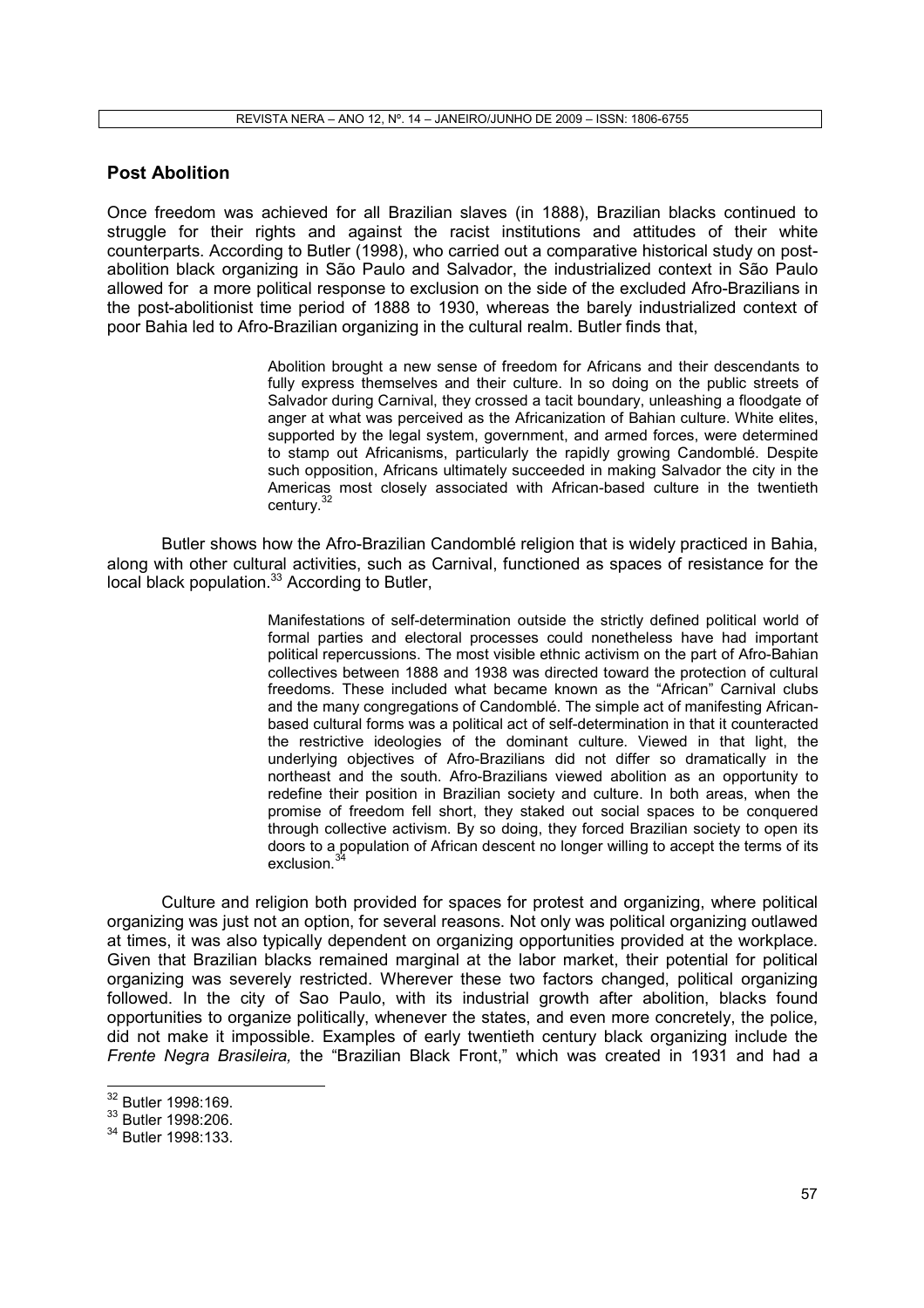membership of about 200,000 members in 1936 – until the government of Getulio Vargas started to suppress and finally outlaw the Frente.<sup>35</sup>

When the Vargas regime finally loosened its grip on Brazilian society and initiated a transition to democracy, identity-based black organizations almost immediately took advantage of this opening. One of the most salient organizations created under this climate of political abertura (opening) was the Teatro Experimental do Negro, the "Experimental Negro Theater," (TEN) which was co-founded by one of the most important and influential of all Brazilian black activists, Abdias do Nascimento. In 1950, TEN organized the First National Negro Congress, held in Rio de Janeiro.<sup>36</sup>

In the city of Salvador, the first black political organizations emerged during the times of the "Old Republic," namely the Typesetter Association of Bahia, created in 1870 and Worker's Center of Bahia, created 1894, but suppressed by the Vargas regime as of 1930. According to Borges (1992),

> Early Brazilian unions had developed out of mutual-aid associations and Catholic brotherhoods, and they retained a strong concern with survivors' and burial benefits. The leading labor organization in Bahia, the Associação Tipográfica da Bahia and the Centro Operário, were accommodationanist unions, the latter particularly close to J.J. Seabra.<sup>3</sup>

The proto-fascist "Estado Novo" regime, which lasted from 1937 to 1945, vehemently suppressed and streamlined all forms of labor organizing, as well as all associations that focused on ethnic, racial, or otherwise potentially divisive loyalties in the name of an allembracing, and some might say suffocating, nationalism, projected and sold to the broader public as the only way to be Brazilian, namely to be part of a "Racial Paradise." However, after the fall of the Vargas regime in 1945, political organizing re-started. The São Paulo-based Teatro Experimental do Negro is but one of many black power organizations emerging in the late 1940s and early 1950s. In Salvador, black organizing was advanced, for example, by the dockworkers – the first predominantly black workforce able to achieve certain labor rights in the city of Salvador. In 1949, they created the Carnival Society "Sons of Gandhi" ("Filhos de Ghandy"), which provided an important space for the display and projection of black pride, as the Club members took the street during Carnival, playing African rhythms and dancing according the African rhythmic tradition, known in Salvador as Ijexa and preserved in city's Candomblés.<sup>38</sup>

Religion provided yet another institutional framework for resistance and organizing, on many different levels. The practice of African religion, which is very widespread all over Brazil but especially in urban centers like Salvador, provides a space for the renewal of self-esteem for all those exposed to the daily mistreats and discrimination by the privileged classes. At the same time, African religion provided for institutional spaces to organize, rebuilt, and renew community (Braga, 1995). According to Butler,

> The Candomblés also offered practical assistance to the poor people who made up Candomblés membership base. Ruth Landes recalled the comment of Edison Carneiro that "the Candomblé organization offered the only social insurance of value to the blacks  $\ldots$  if a man, or a woman, were poor, his temple group would try to help him out. They would try to get him a job or introduce him to somebody useful or, if he were in trouble with the police, would hide him with

<sup>&</sup>lt;sup>35</sup> Davis 1999:187

<sup>36</sup> Davis 1999:192.

<sup>37</sup> Borges 1992:144.

<sup>38</sup> http://www.degandhy.com.br/home/.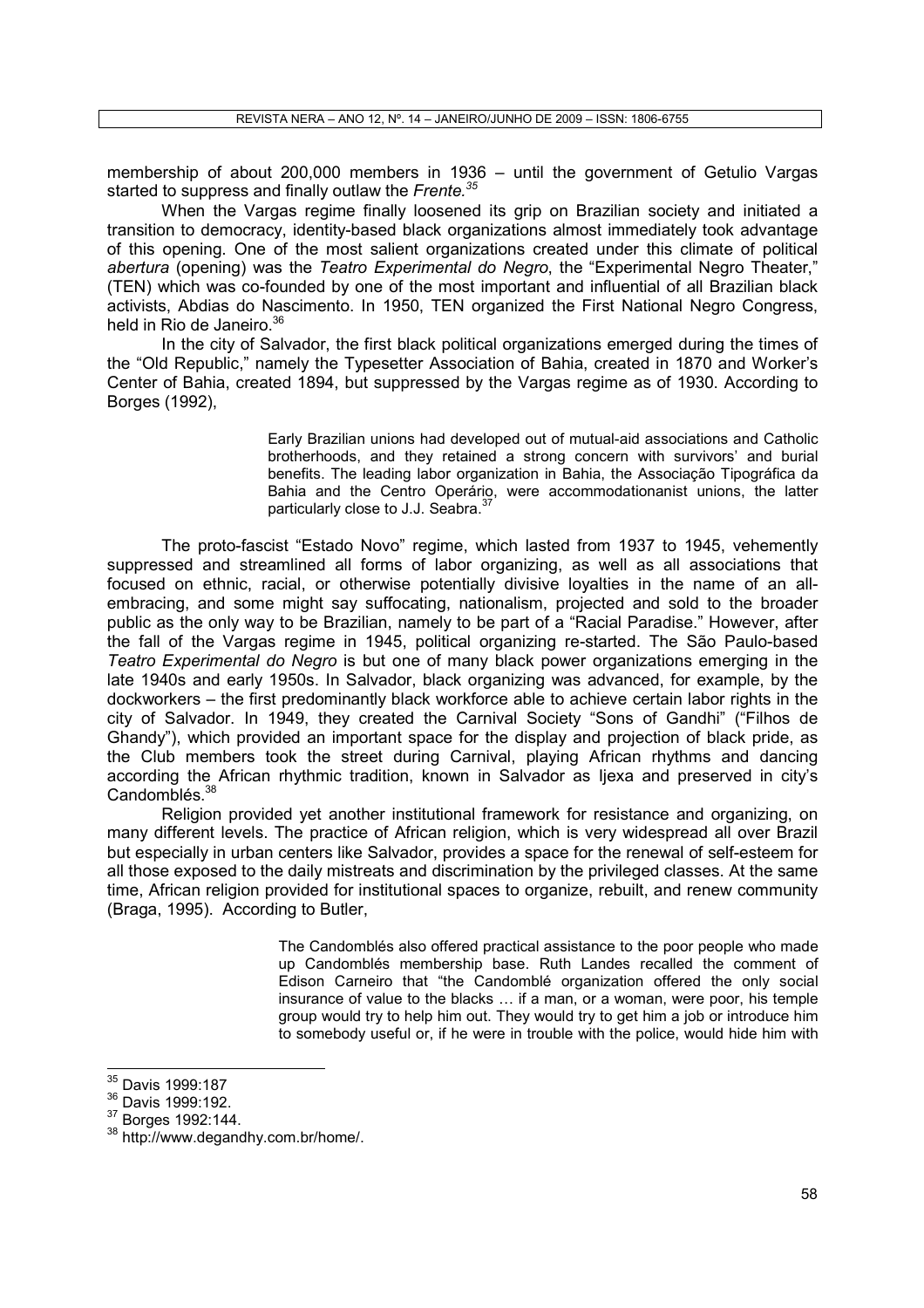no questions." In this respect, the ability of Candomblés to deliver vital services and resources ensured their popular support in much the same fashion as the Frente Negra Brasileira.<sup>39</sup>

The same is true for the still dominant Roman Catholic Church. Even though this church was heavily involved in the exploitation of Africans in the Americas, it also provided an institutional framework for organizing under difficult conditions, when no other institution could grant even minimal protection. Under the protection of the Roman Catholic Church, Brazilian blacks created church-related lay organizations, called "orders of the third degree," brotherhoods, and solidalities as mutual aid societies and to seek protection and status. According to Marjo de Theije (1990), who conducted a case study of lay brotherhoods in the city of São João del-Rei, Minas Gerais. Theije found that in São João del-Rei, "the first brotherhoods were organized by the inhabitants of the settlement before the town acquired official status (1713) and even before the parish was formed." $40$  According to this author, "the first inhabitants were the Portuguese and their slaves. The first brotherhood was the Irmandade de Nossa Senhora do Rosario, founded in 1708 for and by black slaves and freemen."<sup>41</sup> Patricia A. Mulvey (1980), who studied slave confraternities in colonial Brazil, equally demonstrates their importance as mechanisms for black organizing. She finds that "like modern trade unions and medieval guilds, the black sodalities provided needed social welfare services and protection for the African population in Brazil."<sup>42</sup>

Afro-Brazilians also created their own social clubs, the first of which emerged in 1872, in the southern city of Porto Alegre, namely the black social club Sociedade Beneficiente e Cultural Floresta Aurora ("Beneficient and Cultural Society Floresta Aurora"), which until today promotes social and cultural event for their members.

Black organizing thus never ceased – even if it was at times severely difficult to achieve. As pointed out earlier, in 1937, Getúlio Vargas outlawed such organizations as the Frente Negra. In 1945, once Vargas' "new state" collapsed and democracy was restored and restrictions on black organizations were lifted, black organizing responded by once again creating visible organizations. During the time of official restrictions however, black organizing did not stop but rather had to change its repertoire as activists and militants had to find innovative ways to pursue their goals. As Zelbert Moore (1989) demonstrates, during the years of the Brazilian military regime (1964-1985), when overt organizing was outlawed, Brazilian blacks resorted to culture as a way of promoting black identity. According to Moore, during the 1960s, "they adopted the trappings of Afro hairstyles, clothing, Soul music, and even the language of "Black Power."<sup>43</sup> During the harshest years of the military regime, overt political organizing was impossible and culture became the main arena for black organizing. However, when the iron grip of the military started to soften, in the late 1970s, political organizing once again became a central tool of black organizing. According to Moore, "in 1975, Blacks in Rio de Janeiro and São Paulo established two organizations in order to facilitate communication within the various communities. These were the Sociedade de Intercambio Brasil-Africa-SINBA (Brazil-Africa Interchange Society) and the *Instituto de Pesquisas das Culturas Negras – IPCN* (Research Institute for Black Cultures)."<sup>44</sup> Other, similar black consciousness organizations were formed in other parts of the country – such as the Centro de Cultura Negra do Maranhão (Center of Black Culture of Maranhão), in the city of São Luis, which was created in September of

<sup>39</sup> Butler 1998:206.

<sup>40</sup> Theije 1990: 192.

<sup>41</sup> Theije 1990:192f.

<sup>42</sup> Mulvey 1980:41.

<sup>43</sup> Moore 1989:403.

<sup>44</sup> Moore 1989:404.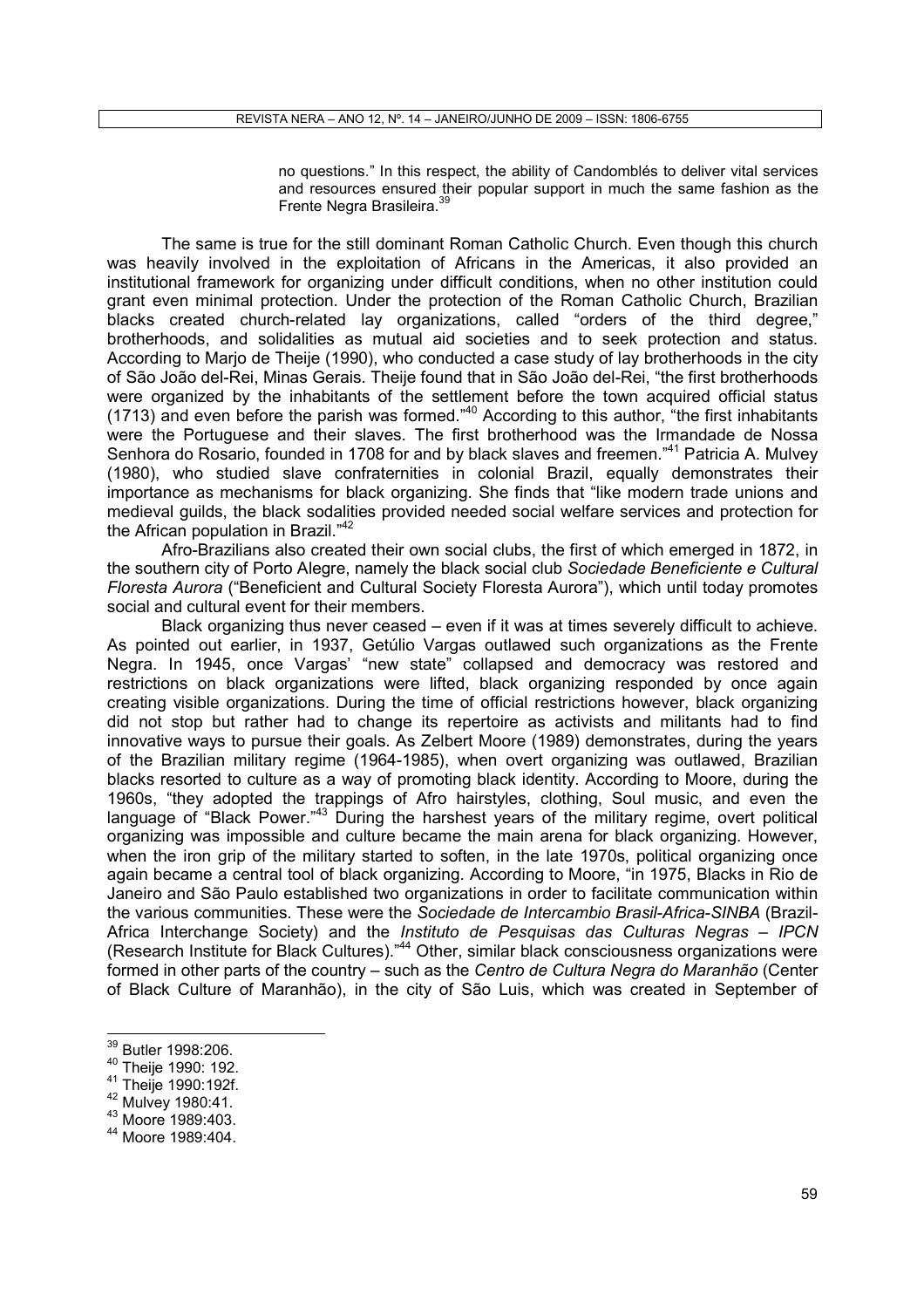1979.<sup>45</sup> Even more importantly, in 1978, black activists founded the Movimento Negro Unificado – MNU (Unified Black Movement), the first nation-wide organization of organized black resistance<sup>46</sup>

#### Brazilian Black Power after 1979

1979 marks the beginning of the Brazilian "abertura," the beginning of the redemocratization process. Under the military regime, all political organizing was severely restricted and any organize along ethnic line outlawed, in an effort to undermine potentially disruptive social movements. Thus, during the 1970s and 80s, when Brazil transitioned back to democracy, not surprisingly, identity-based black activism re-surged and many black organizations were created all over the country. In an interview conducted in November 7, 2003, Edna Santos Roland, long-time Brazilian black power activist and since 2003 Coordinator of the Struggle against Racism and Racial Discrimination in Latin America and the Caribbean, an UNESCO organization, explained that Brazil's participation in the Third World Conference against Racism, held in Durban, South Africa in September of 2001, provided political opportunities back home, once the Brazilian state was forced to officially admit that Brazil was a racist country. According to Roland, "Durban was a watershed experience for the Brazilian Black Power Movement," because it forced that state to revise its traditional discourse of racial democracy and triggered the production of official data and statistics by such governmental organizations as the Brazilian Institute of Geography and Statistics (IBGE) and the Institute for Applied Economic Research (IPEA). Since 2001, the Brazilian Black Power Movement has been able to successfully challenge the hegemonic doctrine that Brazil is a racial paradise<sup>47</sup> and this recognition has created the possibility of discussing issues of affirmative action and group rights.<sup>48</sup>

After Durban, the Brazilian state indeed radically changed its approach towards ethnic minorities, replacing the age-old strategy of simply denying the very existence of racial inequality, to openly admitting to problems of racism and even responding to this newly admitted problem by crafting public policies to address racism and racialized exclusion in Brazilian society. The Minister of Education under the presidency of Fernando Henrique Cardoso (1995-2002), Paulo Renato Souza, for example, addressed the topic of affirmative action in a public letter, published in Brazil's most respected daily newspaper, the Folha de São Paulo. In an open letter, published on August 30, 2001,<sup>49</sup> Souza discusses different strategies to combat racism in Brazil, thus providing evidence that issues of race and affirmative action are no longer taboo in Brazilian public discussions. On January 24, 2002, The Folha de São Paulo published another article about racism in the Brazilian industry entitled "Brazilian Company is white and male," providing further evidence for the gradual dissemination of a new racial common sense in Brazilian society.<sup>50</sup> Furthermore, in 2002, the Ministry of Agriculture and several Federal and State Universities adopted affirmative action policies in their admissions, a policy that was subsequently adopted by numerous Universities across the country.

These examples demonstrate that the Anti-Racism Conference held in Durban in 2001 opened the door for a broader discussion of racism in Brazilian society. At the same time it is important to recognize that identity-based activism is much older than the accounts on new social movements suggest.

 $^{45}$  Interview with Maria Raimunda Araujo, co-founder, conducted on July 30, 2008.

<sup>&</sup>lt;sup>46</sup> The history of the MNU has been documented by Covin, 2006.

<sup>&</sup>lt;sup>47</sup> Several articles in Hanchard 1999 tell the story of the Brazilian black power movement. Hanchard (1994) has also written a book about the black power movement of Sao Paulo and Rio de Janeiro, covering the time-period from 1945 to 1988. Lélia Gonzales has discussed the Movimento Negro Unificado (MNU) in her contribution to the book edited by Pierre-Michel Fontaine (1991). George Reid Andres (1991) has included a history of the São Paulo black power movement into his analysis of Brazilian race relations, and Kim Butler (1998) has compared Afro-Brazilian Post Abolition organizing in São Paulo and Salvador.

<sup>&</sup>lt;sup>48</sup> Articles like these have appeared since the mid 1990s in several major Brazilian newspapers and journals, such as Veja, Isto Ė, and Folha de São Paulo.

<sup>49</sup> Folha de São Paulo, January 24, 2002, page A3.

 $50$  Ibid, page B10.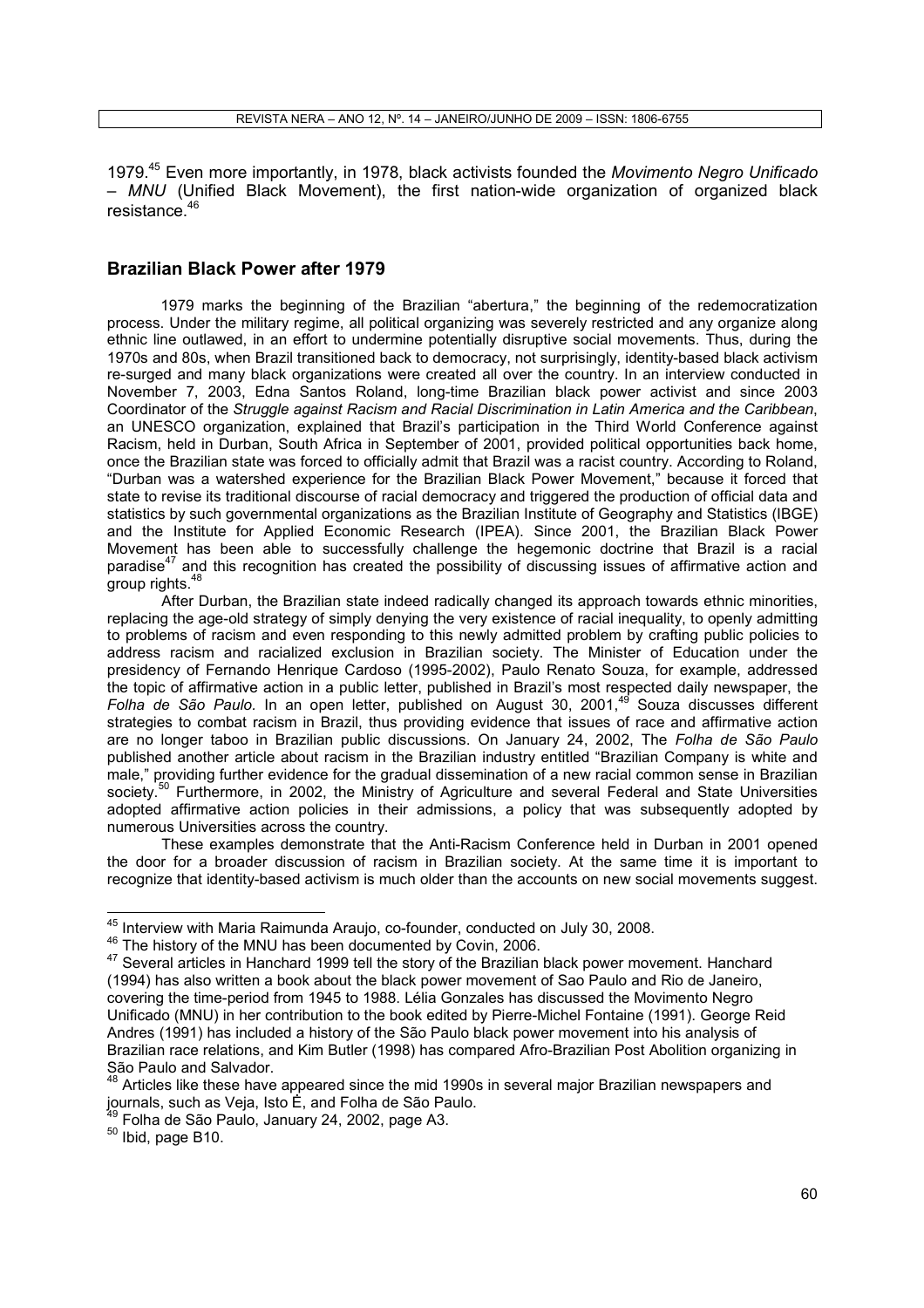Identity-based black power movement in the Americas is as old as the institution of slavery and has achieved outstanding victories against state elites as early as in the  $17<sup>th</sup>$  century, when the free republic of Palmares was founded in the Brazilian hinterlands.

# Conclusion: Brazilian Black Power: A Constant with Varying Repertoires

Black organizing in Brazil has a long history of contention that responded, whenever possible, directly to the racist and exclusionary practices of white society and the state. Furthermore, whenever direct confrontation was made impossible by an authoritarian state or an extremely pervasive cultural hegemony able to de-legitimize any discourse around issues of racism, identity-based black power movements responded by shifting their strategies away from the political realm into other field of organizing, namely into the field of culture and religion, thus transforming African-based religion into an instrument of political resistance and making even Carnival a podium to protest white supremacy and exploitation, as Butler has demonstrated. Black, and thus identity-based, organizing was indeed extremely persistent and consistent in Brazil, even in the face of extreme exploitation and control. Under slavery, when even public gatherings and drumming were outlawed, Brazilian blacks – slaves and free persons – were able to create such identity-based organizations as black lay orders (ordens terceiras) that used the only institutional framework able to grant minimal degrees of protection, the Catholic Church. The idea of "new" social movements emerging in the Americas during the 1970 and 80s is thus misleading and the case of black organizing in Brazil raises important question about the applicability of this framework for the analysis of other, related identity-based social movements in Latin America.

#### **References**

ALVAREZ, Sonia; DAGINO, Evelyn; ESCOBAR, Arturo (eds.) Cultures of Politics. Politics of Cultures. Boulder: Westview, 1998.

ANTONIL, André João. Cultura e Opolência do Brasil. São Paulo: Melhoramentos, [1711]. 1976.

BORGES, Dain. The Family in Bahia, Brazil, 1870-1945. Stanford: Stanford University Press, 1992.

BRAGA, Julio. Na Gamela do Feitiço. Salvador: EDUFBA, 1995.

BURDICK, John. Blessed Anastasia. London: Routledge, 1998.

BUTLER, Kim. Freedoms Given Freedoms Won. New Brunswick: Rutgers University Press, 1998.

COVIN, Davis. Unified Black Movement in Brazil, 1978-2002. New York: McFarland & Company, 2006.

DALTON, Russell; KUECHLER, Manfred and BÜRKLIN, Wilhelm. "The Challenge of New Movements." Pp. 3-20 in Challenging the Political Order, ed. by DALTON and KUECHLER. New York: Oxford University Press, 1990.